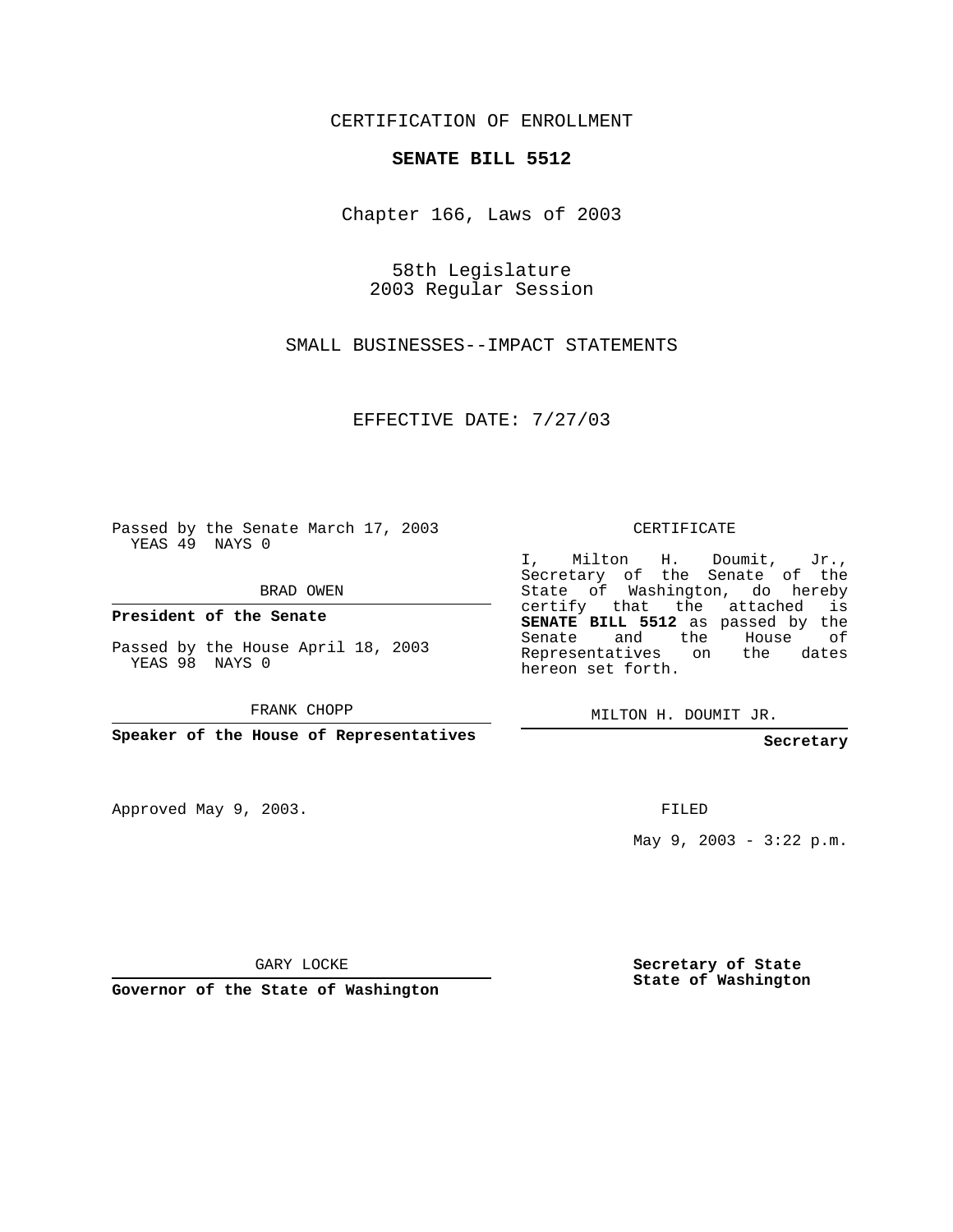## **SENATE BILL 5512** \_\_\_\_\_\_\_\_\_\_\_\_\_\_\_\_\_\_\_\_\_\_\_\_\_\_\_\_\_\_\_\_\_\_\_\_\_\_\_\_\_\_\_\_\_

\_\_\_\_\_\_\_\_\_\_\_\_\_\_\_\_\_\_\_\_\_\_\_\_\_\_\_\_\_\_\_\_\_\_\_\_\_\_\_\_\_\_\_\_\_

Passed Legislature - 2003 Regular Session

**State of Washington 58th Legislature 2003 Regular Session By** Senators Honeyford, Kastama, West, Keiser, Winsley and Rasmussen Read first time 01/28/2003. Referred to Committee on Commerce & Trade.

1 AN ACT Relating to small business economic impact statements; and 2 amending RCW 19.85.020.

3 BE IT ENACTED BY THE LEGISLATURE OF THE STATE OF WASHINGTON:

 4 **Sec. 1.** RCW 19.85.020 and 1994 c 249 s 10 are each amended to read 5 as follows:

 6 Unless the context clearly indicates otherwise, the definitions in 7 this section apply through this chapter.

 8 (1) "Small business" means any business entity, including a sole 9 proprietorship, corporation, partnership, or other legal entity, that 10 is owned and operated independently from all other businesses, ((that 11 has the purpose of making a profit,)) and that has fifty or fewer 12 employees.

13 (2) "Small business economic impact statement" means a statement 14 meeting the requirements of RCW 19.85.040 prepared by a state agency 15 pursuant to RCW 19.85.030.

16 (3) "Industry" means all of the businesses in this state in any one 17 four-digit standard industrial classification as published by the 18 United States department of commerce. However, if the use of a four-